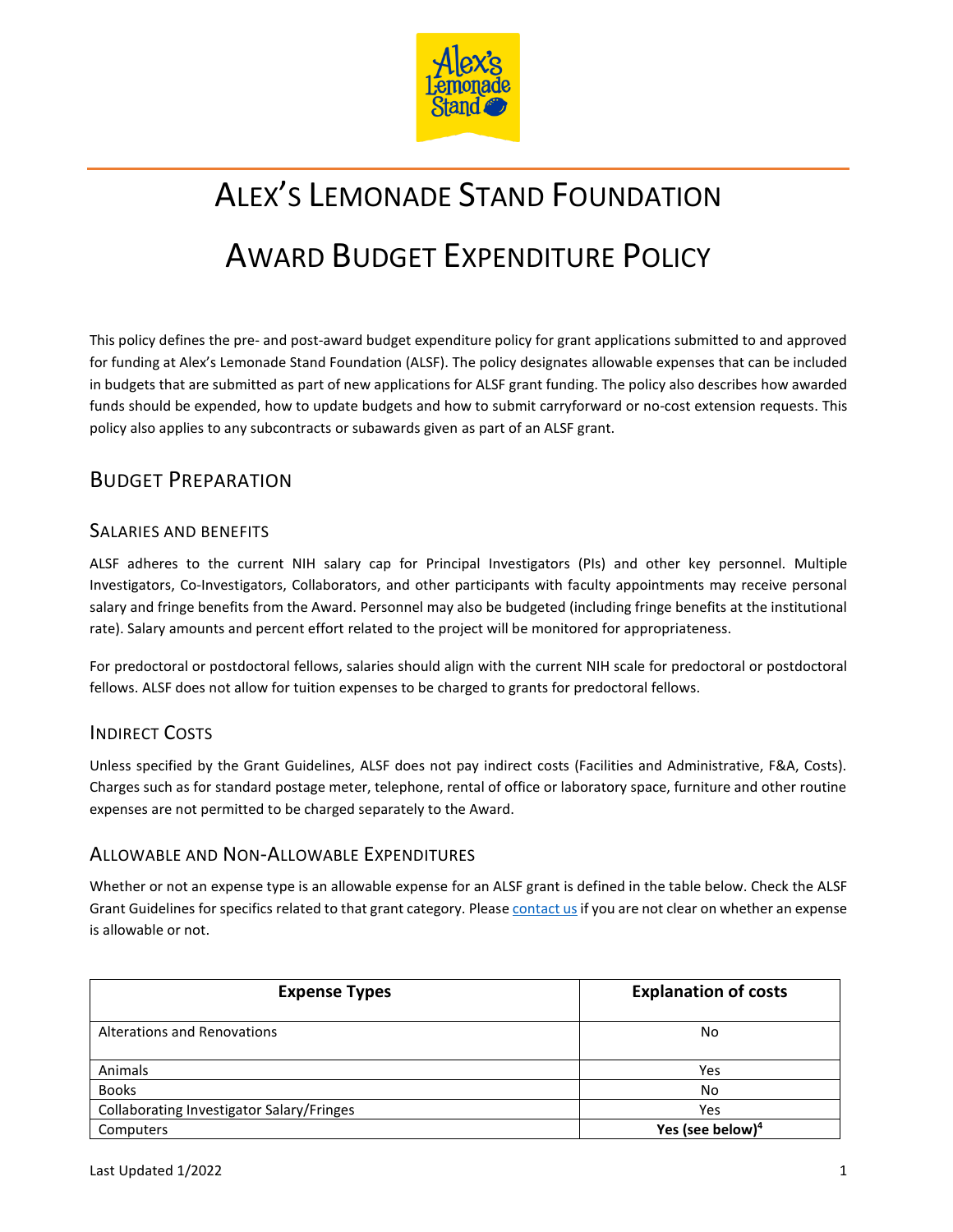

| Construction, renovation, or maintenance of buildings/laboratories. | No                                    |
|---------------------------------------------------------------------|---------------------------------------|
| Consultants/Consultative Services                                   | Check guidelines to see if allowable  |
| Data Network Chargebacks                                            | No <sup>3</sup>                       |
| Equipment                                                           | Check guidelines to see if allowable, |
|                                                                     | (see below) $1$                       |
| Expenses in Obtaining a Visa                                        | No                                    |
| <b>Embryonic Stem Cells</b>                                         | No (see below) $7$                    |
| <b>Genomic Arrays</b>                                               | Yes (see below) <sup>6</sup>          |
| <b>Indirect Costs</b>                                               | No, except for Crazy 8 Awards         |
| <b>Medical Licensing Fees</b>                                       | No                                    |
| IRB/IACUC costs                                                     | No                                    |
| Malpractice Insurance                                               | No                                    |
| Non-human Primates                                                  | No (see below) <sup>7</sup>           |
| Office and laboratory furniture                                     | No                                    |
| Office equipment and supplies                                       | No                                    |
| <b>Other Personnel Salary/Fringes</b>                               | Yes                                   |
| <b>Parking Fees</b>                                                 | No                                    |
| Patient Care, Hospitalization, Diagnostic Laboratory                | No                                    |
| <b>Patient Transportation</b>                                       | No                                    |
| Payment of Human Subjects                                           | No                                    |
| Personnel Recruitment/relocation expenses                           | No                                    |
| PI Salary/Fringes                                                   | Yes                                   |
| Postage - Overnight Mail related to Project                         | Yes                                   |
| Professional Association Membership Dues                            | No                                    |
| <b>Publication Costs and Reprints</b>                               | Yes                                   |
| <b>Receptions and Meals</b>                                         | No                                    |
| Secretarial/administrative salaries                                 | No                                    |
| Self-insurance Programs                                             | No                                    |
| <b>Service Contracts</b>                                            | Yes                                   |
| Software                                                            | Yes (see below) <sup>4</sup>          |
| <b>Student Tuition Costs</b>                                        | No                                    |
| Subcontracts                                                        | Yes                                   |
| Subscriptions for Scientific Journals                               | No                                    |
| Supplies                                                            | Yes                                   |
| Travel - Domestic or Foreign                                        | Yes <sup>5</sup>                      |
| Uniforms, Wearing Apparel                                           | No                                    |

# DESCRIPTION OF CONDITIONALLY APPROVED EXPENSES:

The following rules of allowability apply to equipment and information technology systems:

- 1. ALSF considers small pieces of equipment asthose under \$5,000 used for research, medical, scientific, and other similar technical activities. If allowed in grant guidelines, any equipment expense over this amount must be justified in the budget and approved during the review process.
- 2. *Equipment which is not limited to research, medical, scientific, or other technical activities is not allowed.* Examples include office equipment and furnishings, modular offices, telephone networks,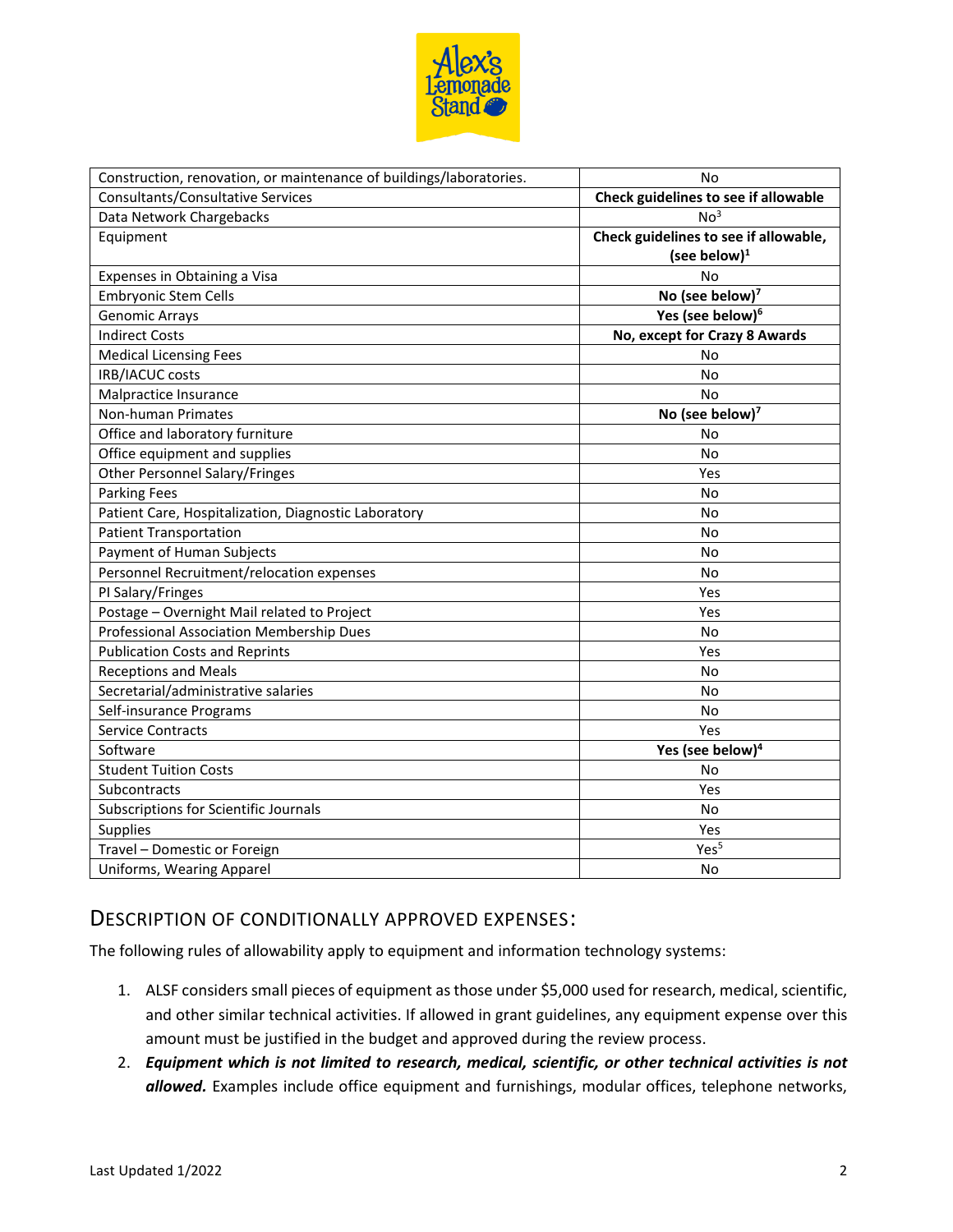

information technology equipment and systems, air conditioning equipment, reproduction and printing equipment, and motor vehicles.

- **3.** Machines used to acquire, store, analyze, process, and publish data and other information electronically, including accessories for printing, transmitting, and receiving, or storing electronic information **are not allowed.**
- 4. Computers and Software crucial to the progress of the funded project **is allowed** and should be included in the budget justification and will require prior written approval of ALSF.
- 5. Funds may be used for the travel of staff, speakers, participants, and attendees, if identified in the application and approved at the time of award. Travel expenses for employees of the recipient organization are governed by the recipient's travel policies and any U.S. foreign travel restrictions that are in effect at the time of the scheduled travel will be followed. Proposed per diem or subsistence allowances must be reasonable and limited to the days of attendance at the conference.
- 6. Genomic Arrays: For each budget year, up to \$50,000 will be treated as "supplies."
- 7. ALSF does not fund proposals for research utilizing human embryonic stem cells or non-human primates. Research with human induced pluripotent stem cells is permissible.

# AWARD EXPENDITURES

#### GRANT FUNDING EXPENDITURES

Financial administration of an Award should comply with generally accepted accounting principles. Supporting records of Award expenditures must be in sufficient detail to clearly indicate the nature of expenditures. The Fiscal Officer of the Institution agrees to make accounting records of disbursements available to ALSF upon request.

All award expenses must be directly related to the approved ALSF project and **must be used for allowable expenditures as indicated in the Grant Guidelines and in this Policy**. Award expenses must be made during the approved Award Period. ALSF will not cover expenditures incurred outside of the authorized Award Period.

#### AWARD AMOUNT AND REDUCTION OF AWARD AMOUNT

Award amounts vary by grant category and may vary by funding cycle. For a complete list of Program Descriptions with specific award limits, please visit [https://www.alexslemonade.org/grants/childhood-cancer-programs.](https://www.alexslemonade.org/grants/childhood-cancer-programs)

Award amounts may be reduced after peer review. If the budget is reduced, ALSF will notify the investigator of the new budget amount and reason for the change.

#### REBUDGETING OF FUNDS

Principal Investigators may rebudget within allowable categories without ALSF approval. Changes must be within the specific limits for the grant category. Check the Grant Guidelines for specifics. However, budgetary updates to an Award that involve changes in project scope, PIs, collaborators, institutional transfer of award, or a leave of absence must be requested with a letter of explanation and updated budget for approval by ALSF.

# EXPENDITURES REPORT

Last Updated 1/2022 3